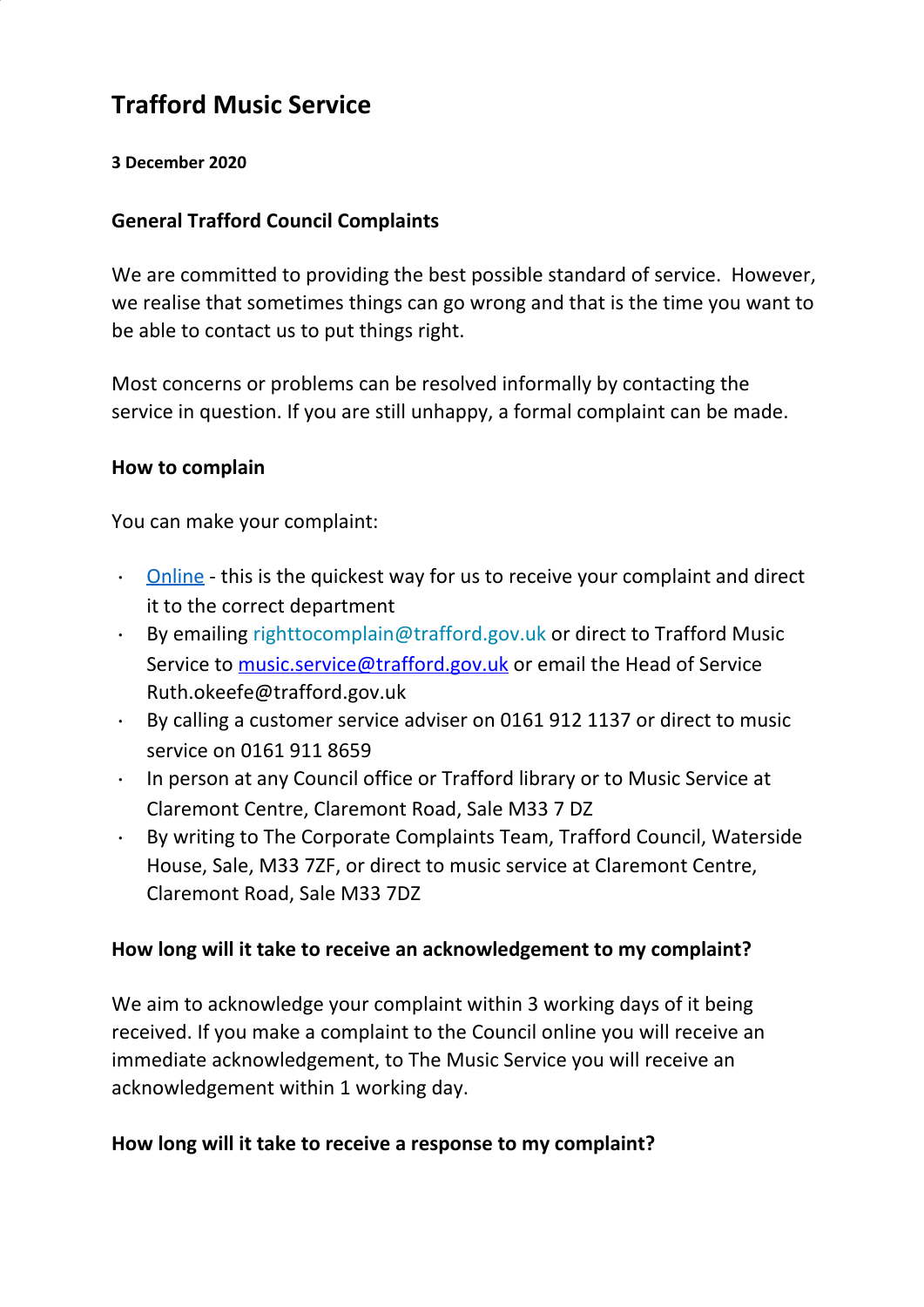You should receive a response within 20 working days of receiving your acknowledgement. If there are any delays we will contact you with updates on the progress of our investigations.

## **What happens next?**

There are 2 stages to the complaints procedure.

## **Stage 1**

- ∙ We aim to address your complaint at this first point of contact
- ∙ If it is not possible to resolve your complaint at stage 1 your complaint will be progressed to the next stage.

## **Stage 2**

- ∙ Your complaint will be acknowledged within 3 working days and directed to the relevant service to investigate.
- ∙ You should receive a response within 20 working days of receiving your acknowledgment.
- ∙ In some cases where your complaint is complex the response time may need to be extended but you will be kept fully informed of progress.

## **What should I do if I am not happy with the response?**

If you are not satisfied with the Council response the Ombudsman may be able to help. You can complain to the Ombudsman at any time but your complaint is not likely to be considered if you have not been through the Council complaints process.

The Ombudsman can be contacted in the following ways:

- ∙ [Website](http://www.lgo.org.uk/)
- ∙ Post: The Local Government Ombudsman, PO Box 4771, Coventry, CV4 0EH
- ∙ Phone: 0300 061 0614
- ∙ Fax: 024 7682 0001

#### **Aim**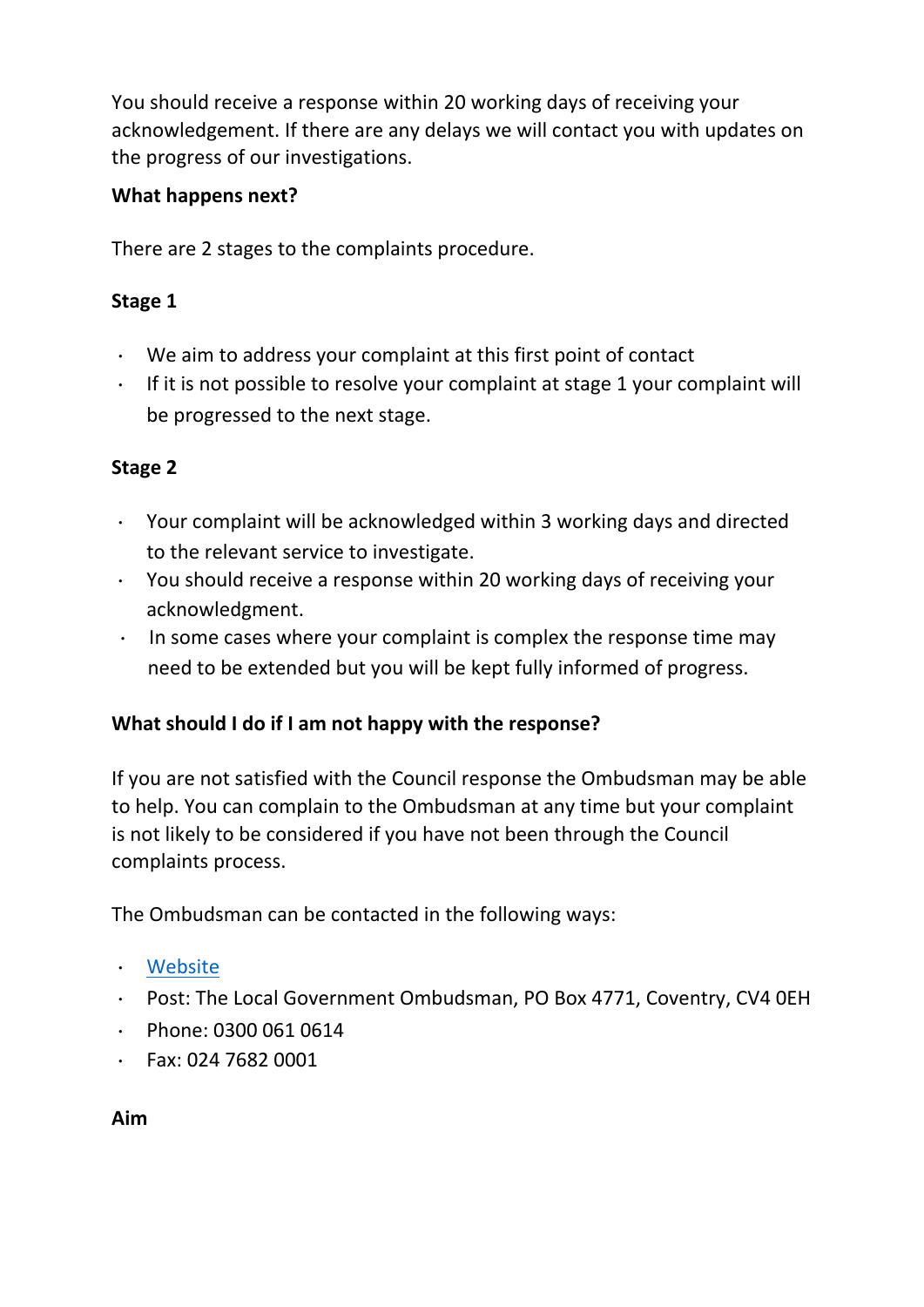The aim of this policy and accompanying procedure is to achieve a fair, effective and speedy resolution of parental/carer concerns about the education and/or the welfare of individual pupils in the care of the school.

# **Availability of the Complaints Policy and Procedure**

This policy and procedure is available on request to pupils, parents / carers and prospective pupils of the school. While pupils may, themselves, raise concerns and complaints under this policy and procedure, the school will involve parents/cares should this occur.

Copies of the Complaints Policy are available from: The Head of Service Ruth O'Keefe Trafford Music Service Claremont Centre Claremont Road Sale M33 7DZ

# **A copy of this Complaints Policy is also available from the Claremont Centre and on the Music Service website – www.traffordmusicservice.co.uk**

## **Outline**

This policy and procedure is for the benefit of pupils and parents/carers of pupils at the Music Service. This policy and procedure will be relied upon for all complaints by parents/carers and pupils made against the school **except with regard to:**

(a) **Child Protection allegations** where a separate policy and procedure applies; and

The Music Service expects that most concerns can be resolved informally and will use its best endeavours to resolve any complaints that are made informally or any concerns that are raised on that basis.

. Every complaint shall receive fair and proper consideration and a timely response.

The school will do all it can to resolve all concerns, to ensure parents/carers are happy with the education that their children receive at this school.